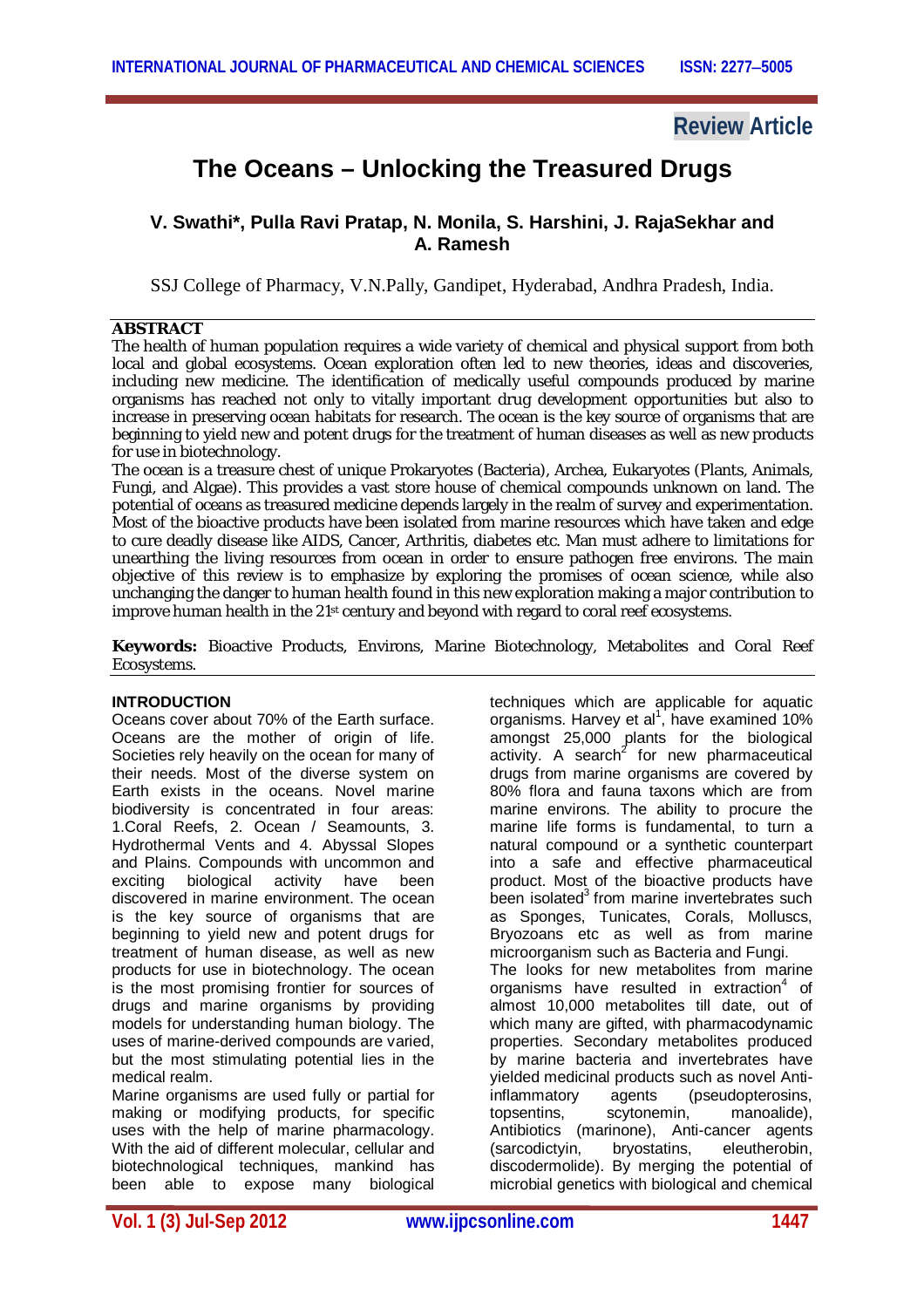diversity, apts a bright future for marine natural product drug discovery<sup>5</sup> and related compounds which have taken an edge for future clinical and advanced preclinical trials $6$ . Deep water glass sponges from silica based structures may improve the function of fiberoptic cables<sup>7</sup> and these provide an insight into bone regeneration. Most of these derived compounds are used in a variety of consumer products like skin creams, hair treatments and cosmetics.

Most of the drugs in use today have come from nature. Raising the scientific awareness is now being focused on the potential medical uses of the benthic organisms. These organisms have developed unique adaptations to survive in cold, dark and highly pressurized environments. Metabolites with novel and chemical structures belong to diversified classes and been characterized from Mangrove and Mangal associates. Many chemicals like amino acids, carbohydrates, fats and proteins are products of primary metabolism which are vital for maintaining life processes. Some secondary metabolites like alkaloids, steroids, and terpenoids are classified into secondary metabolites which have pharmacological, toxicological and<br>ecological significance. Biomedical ecological significance. compounds extracted from marine organisms<sup>8</sup> regulate by understanding the molecular basis of cellular reproduction and development.

#### **Marine Pharmaceutical Resources**

Marine natural products discovery, an area of research has made a considerable progress in recent years by fulfilling a meaningful role in championing the cause of ocean conservation. The identification of medically useful compounds produced by marine organisms has led to drug development opportunities. During the last 30 years around 24,500 samples were isolated, identified and screened for biological activities such as antidiarrhoeal, antimicrobial, antiviral, antimalarial, antidiabetic, anti-hyperlipidaemic etc. Most of them exhibited remarkable biological behavior with new novel chemical structures like amino acids, fatty alcohol esters, glycosides, terpenoids, alkaloids etc. Because of its enormous biodiversity, the oceans offer huge potential for the discovery of new drugs with the increase in antibioticresistant microbes, it is increasingly important for new compounds to be obtained and the oceans offer exceptional opportunities for new pharmaceuticals. Most of the marine environs cover photic and aphotic zones, covering wide thermal (below freezing temperature to about 350°C in hydothermal vents), pressure (11000 atm) and nutrient ranges (eutrophic to oligotrophic).

#### **Sources of Bioactive Compounds**

There are many number of changes that took place during the adaptation to the terrestrial environment, but the identification of medically useful compounds produced by marine organisms has led not only to vitally important drug development opportunities<sup>9,10</sup> but also increased interest in preserving ocean habitat for research. Furthermore, it has fueled the development of new thechniques $11$  for generating synthetic versions of natural compounds in order to prevent the unnecessary harvesting of organisms from their natural habitats. The scientific study of marine animals is an endeavor defined by unpredictable and serendipitous discoveries. The ability to procure the marine life forms<sup>12</sup> is fundamental to turn a natural compound or a synthetic counterpart into a safe and effective pharmaceutical product.

#### **Metabolites from Bryozoans**

The bioactive extracted compounds in Bryozoans are mostly alkaloids<sup>13</sup>. A sample of  $Flustra$  follacea vielded *Flustra foliacea* yielded deformylflustrabromine, displaying moderate cytotoxicity against the HCT-116 cell-line<sup>14</sup>. The marine Bryozoan, *Amathia convoluta* collected from the east coast of Tasmania, produced tribrominated alkaloids namely convolutamine-H and convolutindole-A,displaying a potent and selective activity against *Haemonchus contortus*, a parasitic nematode of ruminants $15$ . . *Watersipora subtorquata* from Tsutsumi Island, Japan, was the source of bryoanthrathiophene. This compound exhibited potent anti-angiogenic activity on bovine aorta endothelial cell<br>(BAEC) proliferation<sup>16</sup>. Amathia wilsoni (BAEC) proliferation<sup>16</sup>. Amathia wilsoni produced amathamide A and B alkaloids $17$ , by accomplishing with the starting material from 3-hydroxybenzaldehyde<sup>18</sup>. Bryostatin, a potent anti-cancer compound from *Bugula neritina*17,  $19$  showed remarkable selectivity against human leukemia, renal cancer, melanoma, and non-small cell lung and cancer cell-lines.<br>The maior metabolite convolutamide-A metabolite convolutamide-A exhibits in vitro cytotoxicity against L-1210 murine leukemia cells and KB human epidermoid carcinoma cells $^{20}$ . . *Cribricellina cribreria* has yielded β-carboline alkaloid, which exhibited cytotoxic, antibacterial,<br>antifungal, antimicrobial and antiviral antifungal, antimicrobial and antiviral activities $^{21, 22}$ .

**Metabolites from Fish, Sea Snakes and Marine Mammals**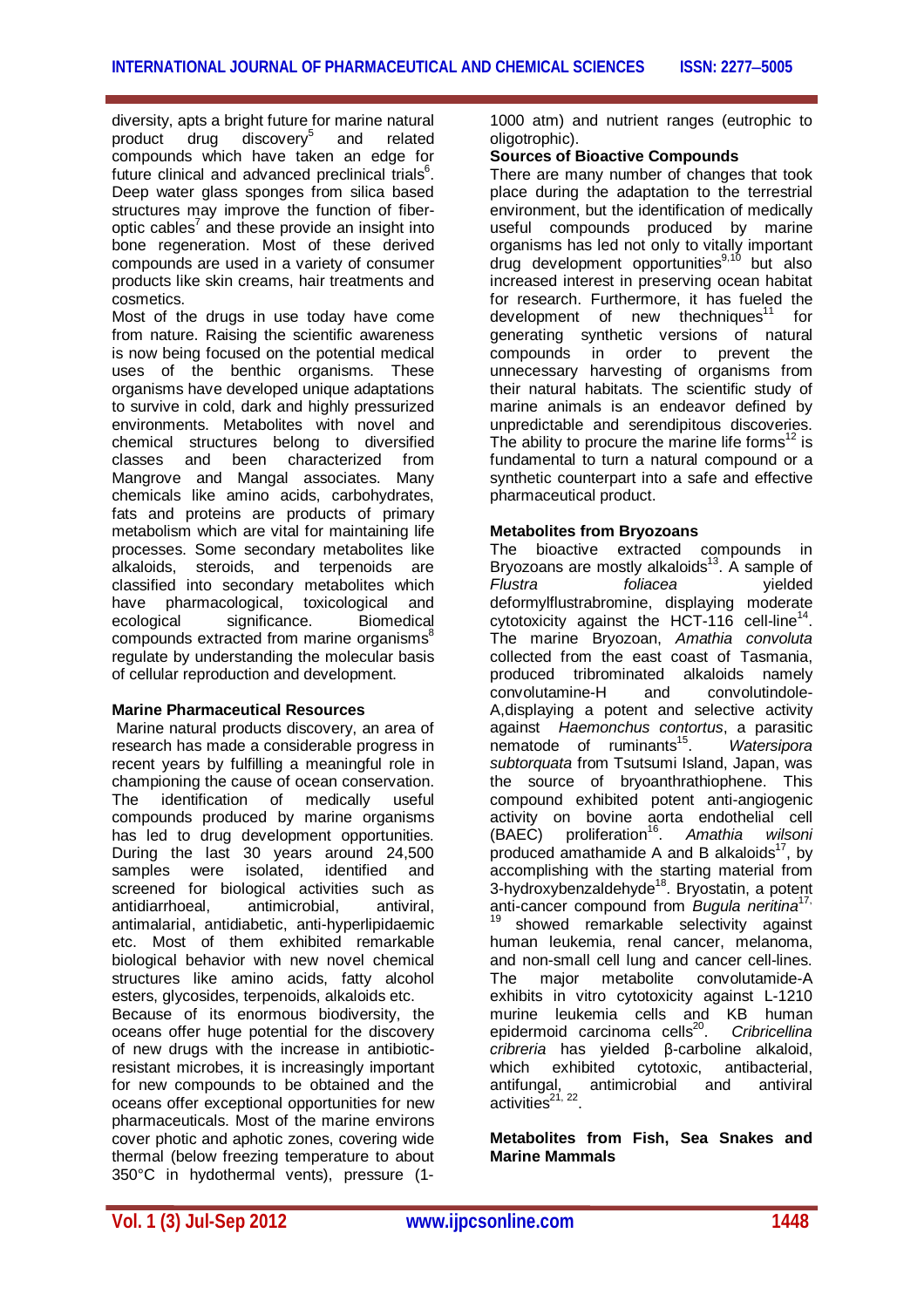Various fish species are used to extract fish oil, rich in  $\omega$ -3 fatty acids, used for the remedy of arthritis in human beings. The most vital substance of pharmacological importance extracted from fish is Tetradotoxin (TTX / zombie powder), a potent $^{23}$  neurotoxin, and specifically blocking voltage-gated sodium channels on the surface of nerve membranes. Other toxins isolated include ciguatoxin from electric rays, which is served as a potent antidote for pesticide poisoning $^{24}$ . A new class of water-soluble broad-spectrum antibiotics; squalamines has been isolated from the stomach extracts of *Squalus acanthias* (mud shark, or piked dogfish)  $25$ . From the sea snakes, an anticancerous drug, namely "Fuanntai", which has antiblastic effects on cervical carcinoma, stomach cancer, rhinocarnoma and leukemia cells, has been extracted<sup>26</sup>.

#### **Metabolites from Echinoderms**

Glycosylated ceramides and saponins are the major classes of metabolites identified in Echinoderms. Due to cell lysis $^{27}$ , Sea Stars and Sea Cucumbers<sup>28</sup> are extensively studied.<br>
Isolation and characterization of Isolation and characterization of hedathiosulphonic acids A and B were isolated<br>from Echinocardium cordatum<sup>29, 30</sup>. from *Echinocardium cordatum*29, 30 . Benzyltetrahydroisoquinolone alkaloid is isolated from *Dermasterias imbricata<sup>27</sup>*. A range of sterol sulphates and steroidal glycosides were isolated from the starfish *Diplopteraster multipes*<sup>31</sup>and *Lysastrosoma anthosticta*<sup>32</sup> in the Sea of Japan. Ten new saponins, certonardosides (A-J) 33 were isolated from the starfish *Certonardoa semiregularis* collected off the Coast of Komun Island, Korea. Linckosides A and B, neuritogenic steroidal glycosides, were reported from an Okinawa collection of the starfish *Linckia laevigata*<sup>34</sup> . Two triterpene glycosides were isolated from the Sea Cucumber *Telenata ananas* as antagonists of the chemokine receptor subtype-5  $(CCR5)^{35}$ . Ceramide sex pheromone isolated from the female Hair Crab, *Erimacrus isenbeckii*36,37 while squaric acid ester derivatives<sup>38</sup> was used in a new synthesis of echinochrome-A, a<br>polyhydroxylated napthoquinone pigment napthoquinone commonly isolated from sea urchin spines.

# **Metabolites from Molluscs**

Up to date around 3000 scientific studies led to the contribution of toxins extracted from cone snails, out of which around 115 have potential toxins which were analyzed<sup>39</sup>. Molluscs fall in the first category regarding the pharmacological actions. Conotoxin<sup>40</sup> is a valuable probe in physiological and

pharmacological studies isolated from *Conus* species. Neosurugatoxin isolated from *Babylonia japonica* is useful in characterizing two classes of acetylcholine receptors $4$ . Dolastatin, isolated from *Dolabella auricularia* is having antineoplastic<sup>42</sup> action. Ulapualide-A and  $B^{43}$ , a sponge-derived macrolide isolated from *Hexabranchus sanguineus* exhibits cytotoxic activity against L 1210 murine leukemia cells and antifungal activity.<br>Chromodorolide-A<sup>44</sup> isolated from Chromodorolide-A<sup>44</sup> isolated<br>exhibits *Chromocloris cavae* exhibits in vitro antimicrobial and cytotoxic activities. Onchidal isolated from *Onchidella bieyi* helped in contributing to the binding sites and hydrolysis<br>of acetyl cholinesterase. New of acetyl cholinesterase. New polypropionates<sup>45, 46</sup> from the skin of the polypropionates<sup>45, 46</sup> from the skin of the<br>Mediterranean mollusk *Pleurobranchus membranaceus* have majorly played in stereochemistry. Siphonarin-B<sup>47</sup>, <sup>48</sup> was isolated from the molluscs *Siphonaria zelandica* and *Siphonaria atra* which were useful in absolute stereochemistry. Bursatellanin-P, a 60-kDa protein was purified from the purple ink of the sea hare *Bursatella leachii*<sup>49</sup> *.*

### **Metabolites from Microorganisms**

Nature has been a source of medicinal agents for thousands of years and an impressive number of modern drugs have been isolated from microorganisms, many based on their use in traditional medicine. With the discovery of penicillin, a new enzyme, Taq DNA polymerase obtained from *Thermus aquaticus* led to the discovery and isolation of around 50,000 natural products. In spite of such successes in drug discovery from microorganisms, marine microorganisms have received very little attention. The difficulty in the search of metabolites from marine bacteria is mainly due to the non-culturability of the majority (over 99%)  $50$ . The studies made by the scientists at the Scripps Institution of Oceanography show that marine bacteria are capable of producing unusual bioactive compounds that are not observed in terrestrial sources $^{51}$ ,  $^{52}$ . In most of the bacterial and<br>archaeal hyperthermophilic<sup>53</sup> marine hyperthermophilic $53$  marine microorganisms, thermo-stable proteases, lipases, esterase's, and starch and xylan degrading enzymes have been actively isolated. The microlactins, a novel class of antiviral and cytotoxic macrolides<sup>54</sup> from deepsea marine bacterium has been isolated.

This major metabolite, macrolactin A inhibits B16-F10 murine melanoma cells in *in vitro* assays, showing significant inhibition of mammalian herpes simplex virus (type I and II) and protecting T lymphocytes against HIV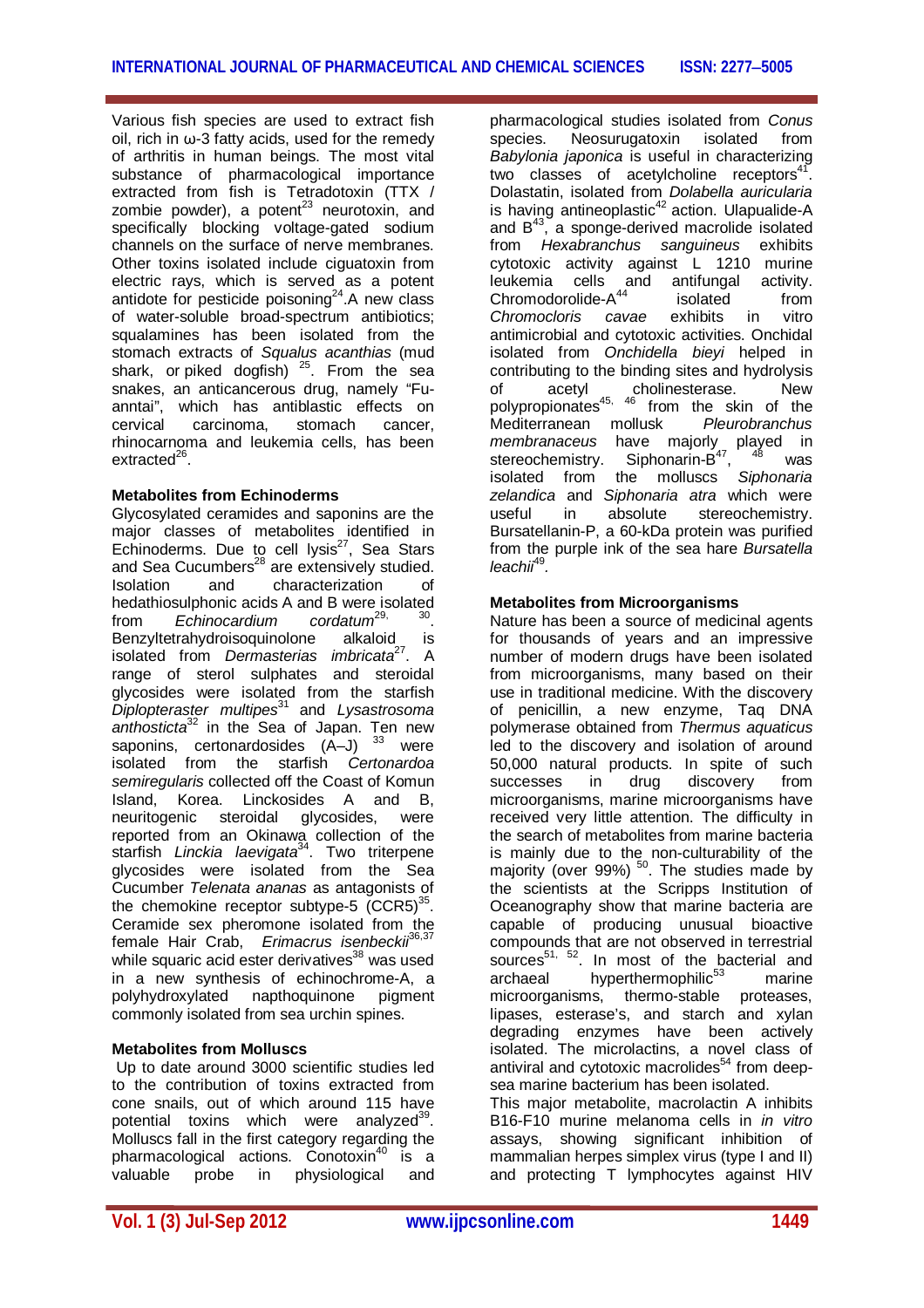replication. Marine toxins  $55-58$ such as tetrodotoxin, saxitoxin, ciguatoxins and brevetoxins are potent and specific sodium channel blockers, and pharmacological studies with these toxins have played a major role in developing the concept of sodium channels in general and membrane channels and voltage– gated sodium channels. These toxins are<br>useful in neurophysiological and neurophysiological and neuropharmacological studies, and marine bacteria could be an important source of these valuable molecules. Some anti-HIV actions have been identified in compounds extracted from *Lyngbya lagerhaimanni* and *Phormidium tenue*. *Fusarium chlamydosporum* isolated from the marine red algae is the source of Fusaperazines A & B. Lyngbyatoxin-A and Debromoaplysiatoxin are two highly<br>
inflammatory but structurally different inflammatory but structurally different metabolites<sup>59</sup> isolated from toxic strains of *Lyngbya mausculata*. Four new epipolysulphanyldioxopiperazines were isolated from fungus *Eptosphaeria* spp originating from the brown algae *Sargassum tortile*<sup>60</sup> . A series of noval antibiotics agents have been isolated from dianoflagellates, antifungal agents from *Gambierdiscus toxicus*61, 62 and brevitoxins from *Ptychodiscus brevis*. As they depolarize the excitable membranes and their binding sites on sodium channel the mechanism seems to be different from that of other activators. Okadaic acid, a polyether fatty acid produced by Prorocentrum spp., has been a key molecule in studying $63$ signal transduction pathways in eukaryotic cells since it is a selective protein phosphatase inhibitor.

# **Metabolites from Seaweeds**

Seaweeds are abundant in the inter-tidal zones and in clear tropical waters. There are many numbers of seaweeds with economic potential<sup>64</sup> and these will be of great significance if these species could be the major role players in drug development. 720 species of marine algae belong to Rhodophyta, Phaeophyta, Chlorophyta were identified in both inter-tidal and deep water zones. The bioactive compounds found in seaweeds are a major breakthrough for an array of medical applications. The red alga *Sphaerococcus coronopifolius* was shown to have antibacterial activity<sup>65</sup>. The green alga *Ulva lactuca* was shown to possess an antiinflammatory compound and an anti-tumor<br>compound isolated from Portieria compound isolated from *Portieria hornemannii*<sup>66</sup> . *Ulva fasciata* produces a novel sphingosine derivative which was found to have antiviral activity *in vivo*. A cytotoxic metabolite, stypoldione<sup>67, 68</sup>, which inhibits microtubule polymerization and thereby prevents mitotic spindle formation, has been isolated from tropical brown alga, *Stypodium* zonale. An iodinated novel nucleoside<sup>69</sup> has been isolated from *Hypnea valitiae*, which is a potent and specific inhibitor of adenosine kinase. It can be used in the studies of adenosine receptors in a variety of systems, and in studies on nucleotide metabolism and regulation. The green alga *Codium iyengarii* has been found as the source of a steroid, iyengadione and two new steroidal glycosides, iyengarosides A and B. Iyengaroside-A  $\frac{1}{2}$  displayed moderate activity<sup>70</sup> against a range of bacteria.

# **Metabolites from Tunicates**

Didemnin-B from the Caribbean tunicate *Trididemnum solidum* was the first marine compound<sup>27, 71</sup> to enter human cancer clinical trial as a purified natural product. Two drugs namely Ecteinascidin and Phthalascidian interacting with DNA and unknown proteins in cancer cells help in preventing the disease. Besides, the inhibitor of Matrix Metalloproteinase (MMP2) from an ascidian of the family Polyclinidae collected from Western Japan was identified as sodium1- (12-hydroxy) octadecanyl sulphate<sup>72</sup>. Ecteinascidin isolated from *Ectenascidia turbinata* shows potent activity<sup>73</sup> in vivo against a variety of mouse tumor cells. A study of the Thai ascidian *Ecteinascidia thurstoni*<sup>74</sup>, using a KCNpretreatment, identified the known two alkaloids ecteinascidins and the two novel analogues ecteinascidins. The identified ecteinascidins exhibited potent cytotoxicity towards tumor cell-lines and growth inhibition of *Mycobacterium tuberculosis* H37Ra. Lissoclinum bistratum produces bristratene<sup>75</sup> that makes PKC, and a useful tool for analyzing molecular mechanisms of cell growth, differentiation by enhancing its phospholipid activity.

# **Conclusion and Future Prospective**

The Oceans, which is called the 'Storehouse of unexplored treasured medicine" have structural unique natural products that are mainly accumulated in living organisms.<br>Several of these compounds show Several of these compounds show pharmacological activities and are helpful for the invention and discovery of bioactive compounds, primarily useful for many diseases and ailments. The life-saving drugs are mainly found abundantly in microorganisms, algae and invertebrates, while they are scarce in vertebrates. In the future, marine ecosystems could represent an increasingly important source of medical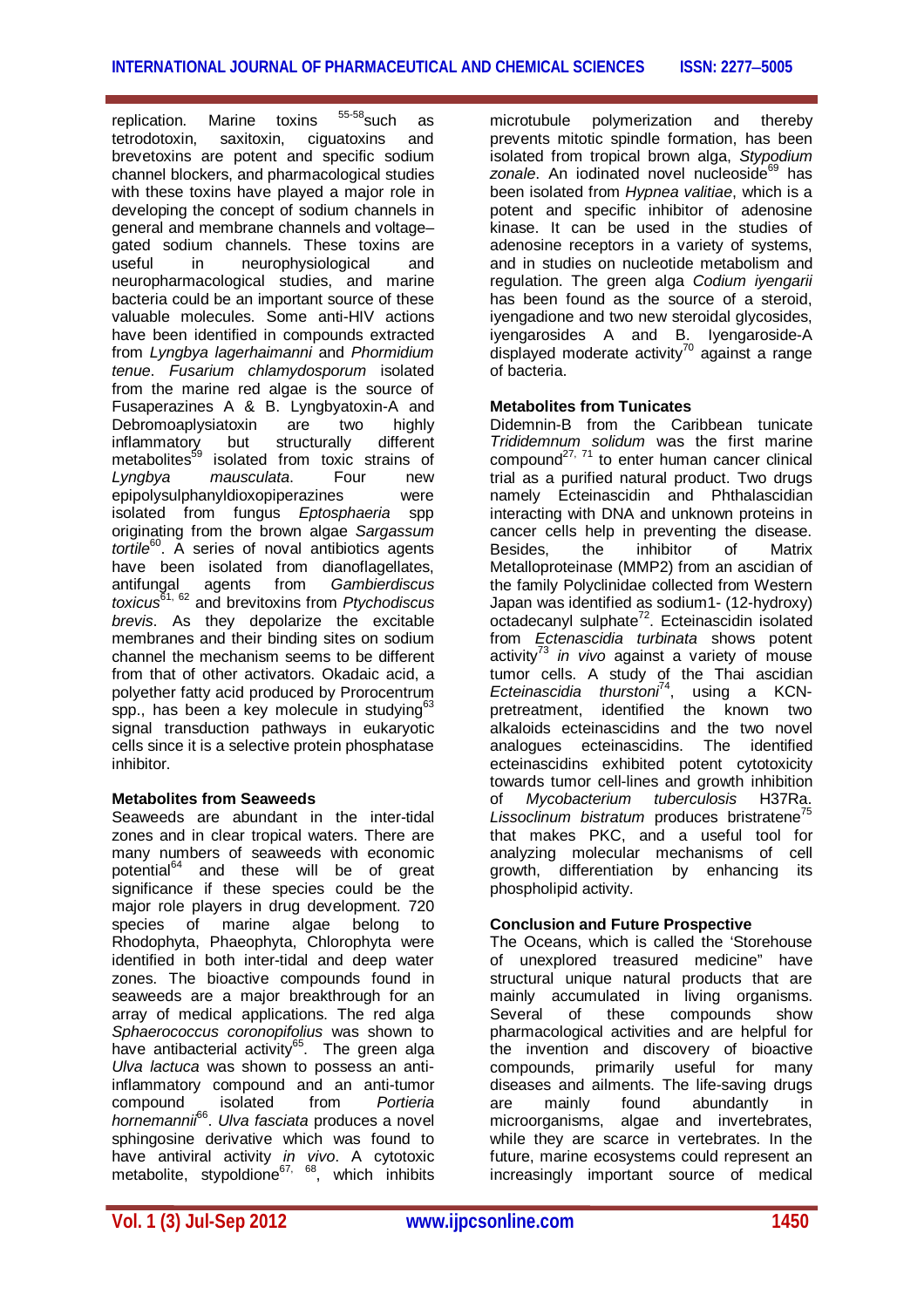treatments, nutritional supplements, pesticides, cosmetics and other commercial products. Drugs from the ocean are without question one of the most promising new directions of marine science today. Modern technologies have opened vast areas of research for the extraction of biomedical compounds and important metabolites, whose exploration has just begun.

#### **REFERENCES**

- 1. Harvey A. Strategies for discovering drugs from previously unexplored natural products, Drug Discov Today. 2000;5:294-300
- 2. McCarthy PJ and Pomponi SA. A search for new Pharmaceutical Drugs from marine organisms, Marine Biomed. Res. 2004;1-2
- 3. Donia M, Hamann MT, Marine natural<br>products and their potential products and their potential applications as anti-infective agents. The Lancet. 2003;3:338-348
- 4. Fuesetani N. In Drugs from the Sea. Fuesetani, M., Ed.; Basel: Karger, 2000; Chapter 1, 1-5
- 5. Salomon CE, Magarvey NA and Sherman DH. merging the potential of microbial genetics with biological and chemical diversity: an even brighter future for marine natural product drug discovery. Natural Products Report. 2004;21: 105-121
- 6. Newman DJ and Cragg GM. Marine natural products and related compounds in clinical and advanced preclinical trials, Journal of Natural Products. 2004;67:1216-1238
- 7. Sundar VC, Yablon AD, Grazul AD, Ilan M and Aizenberg J. Fiber-optical features of a glass sponge, Nature. 2003;424: 899-890
- 8. Rajeev Kumar Jha , and Xu Zi-rong. Biomedical Compounds from Marine organisms, Mar. Drugs 2004;2:123- 146
- 9. Wolf SG. In Drugs from the Sea. Kaul PN, Siderman CS, Ed.; The University of Oklahoma Press: Norman.1978; 7- 15
- 10. Halvey S. In Microbiology: Applications in Food Biotechnology. Nga BH, Lu Y K, Ed.; Elsevier Applied Science Press: New York, 1990;123- 134
- 11. www.britannica.com, Kara Rogers, Unlocking the ocean's secret, Part 4: natural products discovery from marine life, 2009.
- 12. Ooo. ocean.washington.edu, Janet Beckmann, the oceans: Medicine chest for the world, 2008.
- 13. Blunt JW, Copp BR, Munro MHG, Northcote PT and Prinsep MR. Marine Natural products. Nat Prod Rep.2004;21: 1-49
- 14. Lysek N, Rchore and Lindel T. isolation and structure elucidation of deformyl flustra bromine from North Sea bryozoans flustra foliacea.z. naturforsch, C Bio Sci. 2002;57: 1056- 1061
- 15. Narkowicz CK, Blackman AJ, Lacey E, Gill JH, Heiland K, Convolutindole A<br>and convolutamine H new convolutamine H. new nematocidal brominated alkaloids from the marine bryozoan Amathia convolute, J Nat Prod. 2002;65:938- 941
- 16. Jeong SJ, Higuchi R, Miyamoto T, Ono M, Kuwano M and Mawatari SF. Bryoanthrathiophene, a new antiangiogenic constituent from the bryozoan Watersipora subtorquata (d'Orbigny, 1852), J Nat Prod. 2002;65:1344-1345
- 17. Pettit GR. In Progress in the<br>Chemistry of Organic Natural Chemistry of Products. 1991
- 18. Ramirez Osuna M, Aguirre G, Somanathan R and Molins E. Asymmetric synthesis of amathamides A and B: novel alkaloids isolated from Amathia wilsoni. Tetrahedron-Asymmet. 2002;13:2261-2266
- 19. Lilies G. Gambling on marine biotechnology. Bioscience. 1996;46:250-253
- 20. Zhang H, Shigemori H, Ichibashi M, Kosaka T, Pettit GR, Kamano YK and Obayashi J. Convolutamides A-F, novel β-lactam alkaloids from the marine bryozoan Amathia convoluta. Tetrahedron. 1994;50:10201-10206
- 21. Princep MR, Blunt JW and Munro MHG. New cytotoxic B-carboline alkaloids from the marine bryzoans<br>Cribricellina cribraria. J Nat Cribricellina Prod.1991;54:1068-1076
- 22. Holst PB, Anthoni U, Christophersen C and Neilson PN. Marine alkaloids, Two alkaloids, flustramine E and debromoflustramine B, from the marine bryozoan Flustra foliacea. J Nat Prod. 1994;57:997-1000
- 23. Kodama M, Ogata T and Sato S. Bacterial production of saxitoxin. Agric Biol Chem. 1988,52, 1075-1077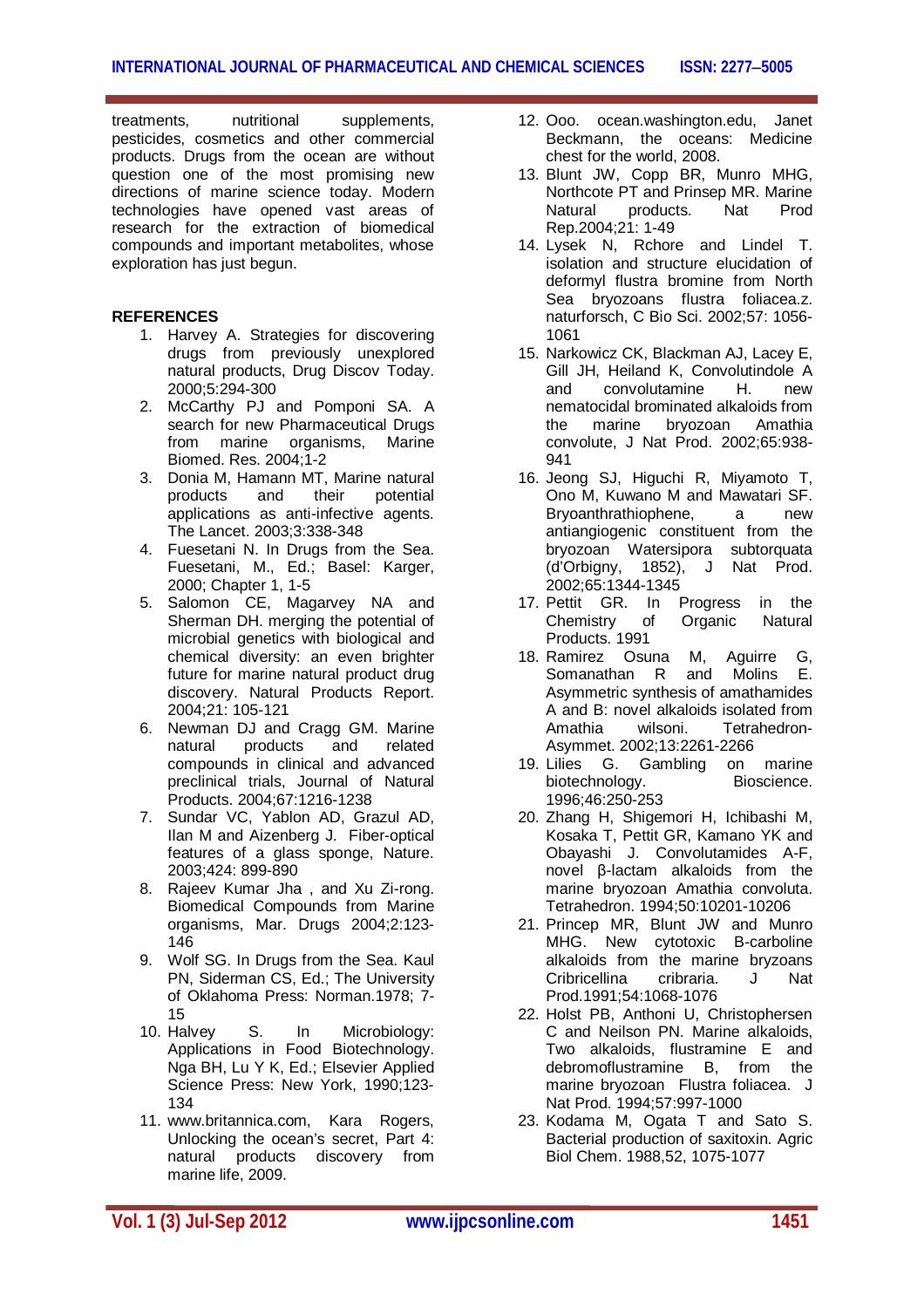- 24. Olivera BM, W-Conotoxin MVIIA: From marine snail venom to analgesic drug. In: Fusetani N (Ed) Drugs from the sea. Karger, 2000;74–85
- 25. Moore KS, Wehrli S, Roder H, Rogers M, Forrest JN, Mc Crimmon D and Zasloff M. Squalamine: an aminosterol antibiotic from the shark. Proc Natl Acad Sci U.S.A.1993;90:1354-1358
- 26. Sci-Edu. New cancer Drug extracted from marine organism. People's Daily 2000, 1-4. (www.fpeng.peopledaily.com.cn/2000 12/05/eng)
- 27. Carte BK.Biomedical potential of marine natural products. Bioscience. 1996;46:271-286
- 28. Dubois MA, Higuchi R, Komori T and Sasaki T. Structure of two new oligoglycoside sulfates, pectinoside E and F, and biological activities of 6 new pectinosides. Liegbig's Annalen der Chemis.1988;845-850
- 29. Takada N, Watanabe M, Suenaga K, Yamada K, Kita M and Uemura D. Isolation and structures of hedathiosulfonic acids A and B, novel thiosulfonic acids from the deep-sea<br>urchin Echinocardium cordatum. Echinocardium Tetrahedron Lett. 2001;42:6557-6560
- 30. Kita M, Watanabe M, Takada N, Suenaga K, Yamada K, Uemura, D, Hedathiosulfonic acids A and B. novel thiosulfonic acids from the deep-sea urchin Echinocardium cordatum. Tetrahedron. 2002;58:6405-6412
- 31. Levina EV, Andriyashchenko PV, Kalinovsky AI, Dmitrenok PS and Stonik, VA. Steroid Compounds from the Far Eastern Starfish Diplopteraster<br>multiples. Russ J Bioorg multiples. Russ J Chem.2002;28:189-193.
- 32. Levina EV, Andriyashchenko PV, Kalinovsky AI, Dmitrenok PS, Stonik VA and Prokof'eva NG. Steroid<br>compounds from the starfish compounds Lysastrosoma anthosticta collected in the Sea of Japan. Russ Chem Bull. 2002;51:535-539.
- 33. Wang GH, Ahmed AF, Kuo YH and Sheu JH. Two new subergane-based sesquiterpenes from a Taiwanese gorgonian coral Subergorgia suberosa.J Nat Prod. 2002;65:1033- 1036.
- 34. Qi J, Ojika M, Sakagami Y, Linckosides A and B. Two new neuritogenic steroid glycosides from the Okinawan starfish Linckia

laevigata. Bioorg, Med Chem. 2002; 10:1961-1964.

- 35. Hegde VR, Chan TM, Pu H, Gullo VP, Patel M G, Das P, Wagner N, Parameswaran PS and Naik CG. Two selective novel triterpene glycosides from sea cucumber,Telenota Ananas: inhibitors of chemokine receptor-5. Bioorg Med Chem Lett. 2002; 12: 3203-3205.
- 36. Asai N, Fusetani N and Matsunaga S. Sex Pheromones of the Hair Crab Erimacrus isenbeckii. II. Synthesis of Ceramides. J Nat Prod.2001;64:1210- 1215.
- 37. Masuda Y, Yoshida M and Mori K. Pheromone, synthesis. Part 217. Synthesis of (2S, 2'R, 3S, 4R)-2-(2' hydroxy-21'-methyldocosanoylamino)- 1, 3, 4-pentadecanetriol, the ceramide sex pheromone of the female hair crab, Erimacrus isenbeckii. Biosci Biotechnol Biochem. 2002;66:1531- 1537.
- 38. Peña-Cabrera E and Liebeskind LS. Squaric Acid Ester-Based Total Synthesis of Echinochrome A. J Org Chem. 2002;67:1689-1691.
- 39. Pickrell J, Wonder Drug snails face<br>threats, Expert warn. National Expert warn. National<br>c News. Geographic 2003;12.http://news.nationalgeographi c.com/news/2003/10/1016\_031016\_c onesnails.html).
- 40. Myers PA, Cruz LZ, Rivier JE and Olivera BM. Conus peptides as chemical probes for receptors and ion channels. Chem Rev. 1993;93:1923- 1936.
- 41. Ireland C, Copp B, Foster M, McDonald L, Radisky D and Swersey J. In Marine Biology. Attaway D, Zeborsky O, Plenum Press: New York,1993;1:1-43.
- 42. Pettit GR, Singh SB, Hogan F, Lloydwilliams P, Herald CL, Burbett DD and<br>Clewlow PJ. The absolute Clewlow PJ. The absolute configuration and synthesis of natural<br>(-)-dolostatin10. J Am Chem  $(-)$ -dolostatin10. J Soc.1989;70:5463-5465.
- 43. Rorsener JA, Scheuer PJ, Ulapualids A and B. extraordinary antitumor macrolides from nudibranch egg masses. J Am Chem Soc. 1986;108:846-847.
- 44. Morris SA, De Silva ED and Anderson RJ. Chromodorane diterpenes from<br>the tropical dorid nudibranch the tropical dorid nudibranch Chromocloris cavae. Can J Chem.1990;69:768-771.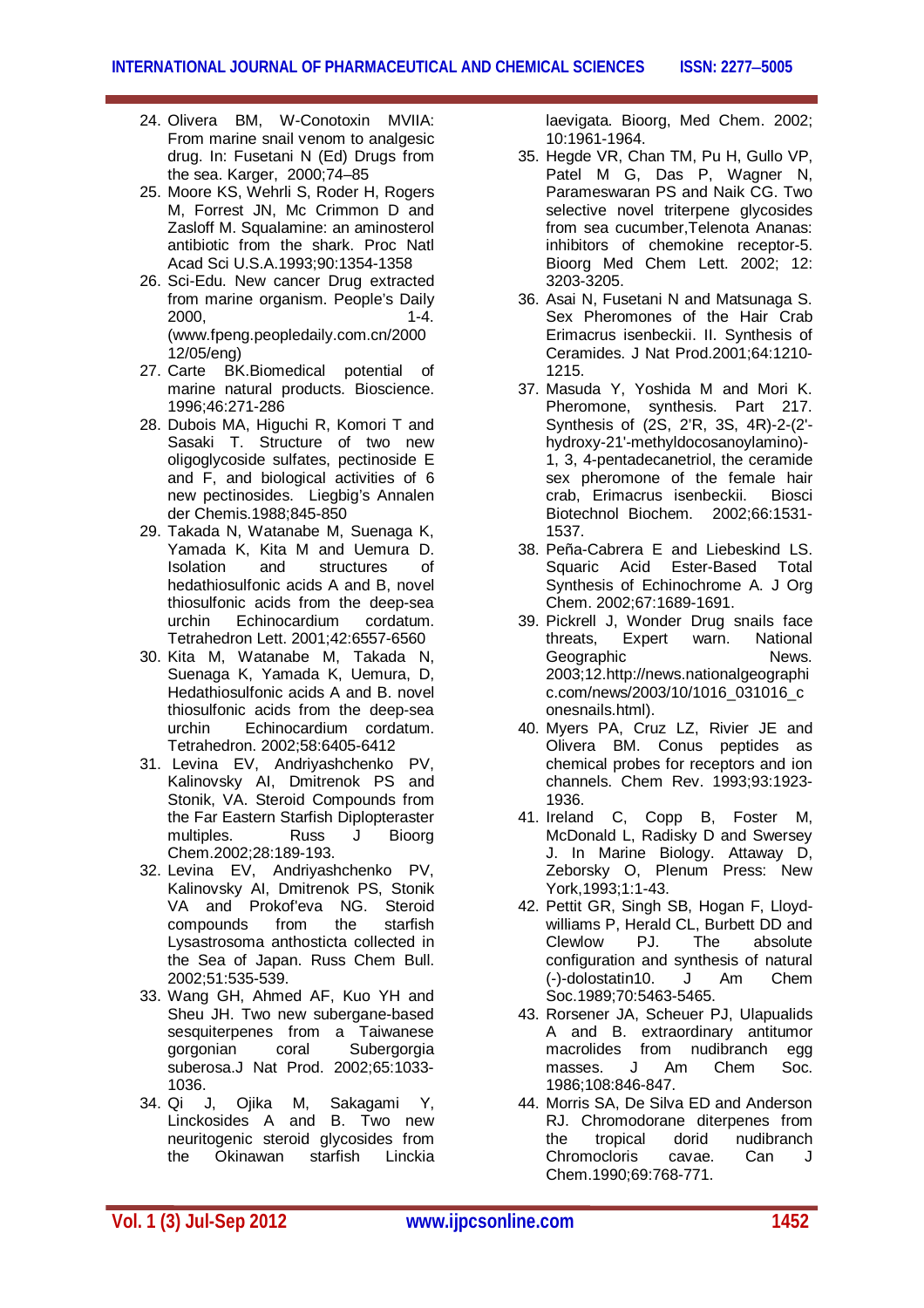- 45. Ciavatta ML, Trivellone E, Villani G and Cimino G. Membrenones: new polypropionates from the skin of the Mediterranean mollusk Pleurobranchus membranaceus. Tetrahedron Lett.1993;34:6791-6794.
- 46. Sampson RA and Perkins MV. Total Synthesis of (-)-(6S, 7S, 8S, 9R, 10S, 2'S)- embrenone-A and (-)-(6S, 7S, 8S, 9R, 10S)-Membrenone-B and<br>Structural Assignment of Structural Assignment Membrenone-C. Org Lett. 2002;4:1655-1658.
- 47. Paterson I, Chen DYK and Franklin AS. Total Synthesis of Siphonarin B and Dihydrosiphonarin B.Org Lett.2002;4:391-394.
- 48. Hochlowski JE, Coll JC, Faulkner DJ, Biskupiak JE, Ireland C M, Zheng QT, He CH and Clardy J. Novel metabolites of four Siphonaria species. J Am Chem Soc.1984;106:6748-6750.
- 49. Rajaganapathi J, Kathiresan K and Singh TP. Purification of Anti-HIV Protein from Purple Fluid of the Sea Hare Bursatella leachii de Blainville. Mar Biotechnol.2002;4: 447-453.
- 50. Hugenholtz P and Pace NR. Identifying microbial diversity in natural environment: a molecular phylogenetic approach. Trends Biotechnol. 1996;14:190-197
- 51. Fenical W. Chemical studies of marine bacteria: developing a new resource. Chem Rev. 1993;1673-168.
- 52. Fenical W and Jensen PR. In Marine Biotechnology. Attaway D Zaborsky O., Ed.; Plenum Press: New York, 1993; 1:419-457.
- 53. Bertoldo C and Antranikian G. Starch hydrolyzing enzymes from thermophilic archea and bacteria. Curr Opin Chem Biol. 2002; 6:151-160.
- 54. Gustafson K, Roman M and Fenical W. The microlactins, a novel class of antiviral and cytotoxic macrolides from deep-sea marine bacterium. J Am Chem Soc. 1989; 111:7519-7524.<br>55. Kao CY and Levinson
- CY and Levinson SR. Tetrodotoxin, saxitoxin and the molecular biology of the sodium channel. New York Academy of Sciences: New York, 1986; 497(1): 1- 13.
- 56. Dechraoui MY, Naar J, Pauillac S, Legrand AM. Ciguatoxins and<br>brevetoxins, neurotoxic polyether brevetoxins, neurotoxic polyether compounds active on sodium channels. Toxin. 1999; 37:125-143
- 57. Auyoung E. A brief history and overview of Tetrodotoxin (TTX). MCB165-Molecular Neurobiology and Neurochemistry. 1999;1-2. (www.sulcus.berkeley.edu/mcb/165- 001/index.html)
- 58. Kodama M, Ogata T and Sato S. Bacterial production of saxitoxin. Agric Biol Chem. 1988,52, 1075-1077.
- 59. Cardillina JH II, Marner FJ and Moore RE. Seaweed dermatitis: structure of lyngbyatoxin A. Science. 1979; 204:193-19.
- 60. Yamada T, Iwamoto C, Yamagaki N, Yamanouchi T, Minoura K, Yamori T, Uehara Y, Andoh T, Umemura K and Numata A. Leptosins, M-N1, cytotoxic metabolites from a Leptosphaeria species separated from a marine alga. Structure determination and biological activities. Tetrahedron. 2002;58:479- 487.
- 61. Nagai H, Murata M, Torigoe K, Satake M and Yasumoto T. Gambieric acids, new potent antifungal substance with unprecedented polyether structures<br>from a marine dinoflagellate from a marine dinoflagellate Gambierdiscus toxicus. J Org Chem Commun.1992;57:5448-5453.
- 62. Shimizu Y. In Marine Biotechnology. Attaway, D.; Zeborsky, O., Ed.; Plenum Press: New York, 1993; 1:391-410.
- 63. Cohen P, Holmes C, Tsukitani Y and Okadaic acid. A new probe for the study of cellular regulation. Trends Biochem Sci. 1990;15: 98-10.
- 64. Critchley AT, Gillespie RD and Rotman KWG. In Seaweed Resources of the World. Critchley, M.; Ohno, A.T., Ed.; Japan International Cooperation Agency: Japan, 1998; 413-425
- 65. Donia M and Hamann MT. Marine natural products and their potential applications as antiinfective agents. The Lancet, 2003;3:338-348
- 66. Faulkner DJ. Marine natural products. Nat Prod Rep. 2002;19:1-4<br>Gerwick WH and Fe
- 67. Gerwick WH and Fenical W. Ichthyotoxic and cytotoxic metabolites of the tropical brown alga Stypopodium zonale. J Org Chem. 1981;46:21-2.
- 68. Jacobs RS, Culver P, Langdon R, O'Brien T and White S. Some pharmacological observations on marine natural products. Tetrahedron, 1985, 41,981-98.